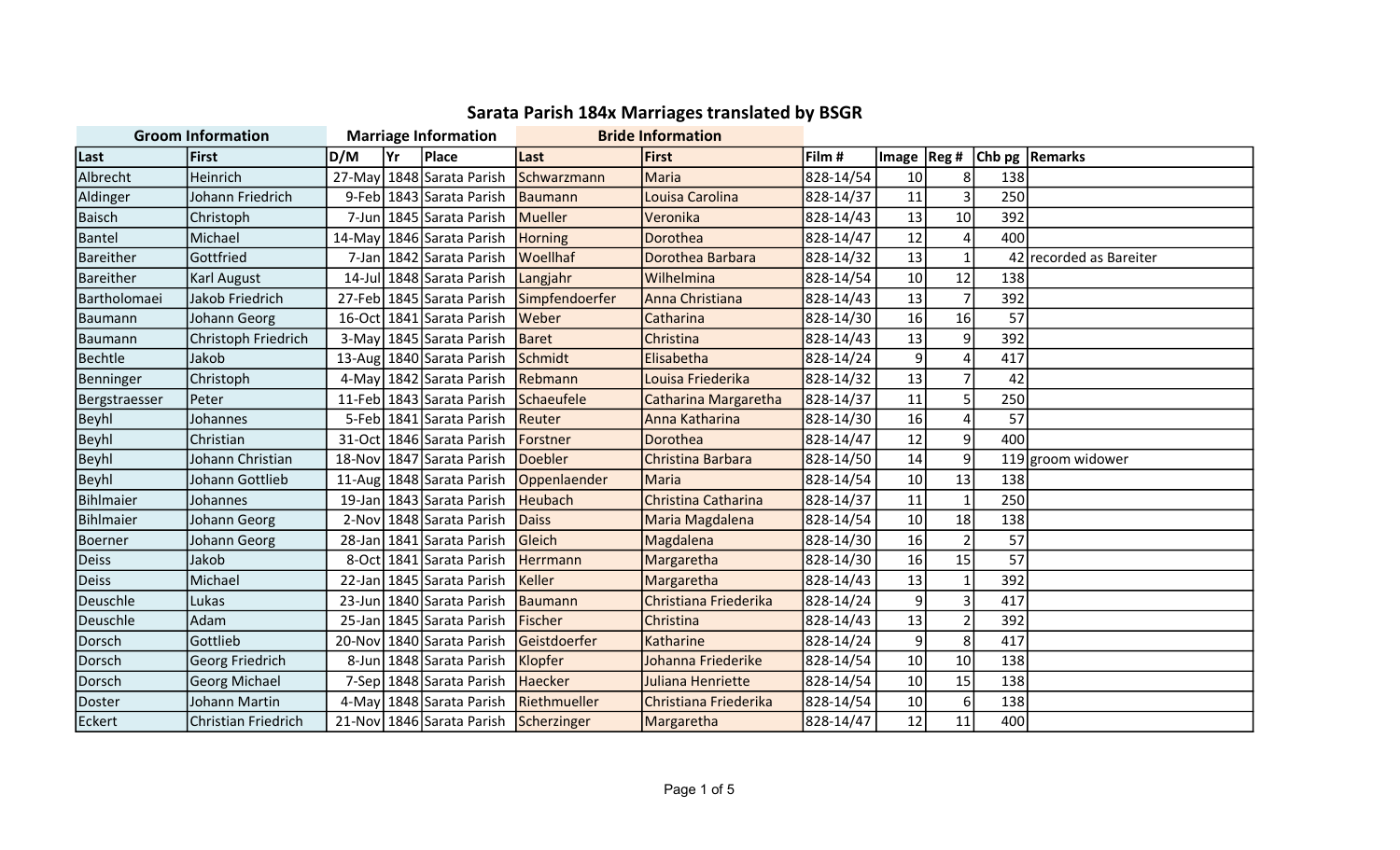| <b>Sarata Parish 184x Marriages translated by BSGR</b> |  |
|--------------------------------------------------------|--|
|--------------------------------------------------------|--|

| <b>Groom Information</b> |                     | <b>Marriage Information</b> |    |                                       | <b>Bride Information</b> |                         |           |                 |                  |     |                                  |
|--------------------------|---------------------|-----------------------------|----|---------------------------------------|--------------------------|-------------------------|-----------|-----------------|------------------|-----|----------------------------------|
| Last                     | <b>First</b>        | D/M                         | Yr | Place                                 | Last                     | <b>First</b>            | Film #    |                 |                  |     | Image   Reg #   Chb pg   Remarks |
| Ernst                    | Jakob Friedrich     | $9$ -Jul                    |    | 1842 Sarata Parish                    | Roth                     | Katharina               | 828-14/32 | 13              | 8                | 42  |                                  |
| Fischer                  | Johannes            | $21$ -Jan                   |    | 1841 Sarata Parish                    | Eichele                  | Margaretha              | 828-14/30 | 16              | 3                | 57  |                                  |
| Frick                    | Christian           |                             |    | 4-Feb 1841 Sarata Parish              | Bandel                   | Katharina Maria         | 828-14/30 | 16              | 5                |     | 57 recorded as Frik              |
| Gaessler                 | Johann Georg        | $25-Nov$                    |    | 1841 Sarata Parish                    | Oberlaender              | Friederika              | 828-14/30 | 17              | 20               | 58  |                                  |
| Gaessler                 | Leopold             |                             |    | 19-Oct 1848 Sarata Parish Eggenberger |                          | Anna                    | 828-14/54 | 10 <sup>1</sup> | 16               | 138 |                                  |
| Gans                     | Ludwig              | $18$ -May                   |    | 1847 Sarata Parish                    | Fink                     | Friederika              | 828-14/50 | 14              | $\overline{4}$   | 119 |                                  |
| Gebhart                  | Sebastian           |                             |    | 28-Aug 1841 Sarata Parish             | Fink                     | Eva Magdalena           | 828-14/30 | 16              | 11               | 57  |                                  |
| Gentner                  | Christian           |                             |    | 2-Dec 1848 Sarata Parish Schnaidtmann |                          | Friederika              | 828-14/54 | 10 <sup>1</sup> | 20               | 138 |                                  |
| Gross                    | Johann Jacob        |                             |    | 16-Sep 1843 Sarata Parish             | Mutzenberger             | Catharina               | 828-14/37 | 11              | 14               | 250 |                                  |
| Gross                    | Gottlieb            |                             |    | 9-Jul 1846 Sarata Parish              | Dorsch                   | Friederika              | 828-14/47 | 12              | 6                | 400 |                                  |
| Hahn                     | Samuel              | 18-Nov                      |    | 1841 Sarata Parish                    | Sommer                   | Rosina Katharina        | 828-14/30 | 16              | 19               | 57  |                                  |
| Hahn                     | Jakob               | $24-Apr$                    |    | 1847 Sarata Parish                    | Bandel                   | Elisabetha              | 828-14/50 | 14              | $\overline{2}$   | 119 |                                  |
|                          |                     |                             |    |                                       |                          |                         |           |                 |                  |     | both widowed; Karolina geb.      |
| Hartmann                 | Johannes            |                             |    | 15-Apr 1841 Sarata Parish             | <b>Kitzler</b>           | Karolina                | 828-14/30 | 16              | 7                |     | 57 Brunner                       |
| Heinrich                 | Carl                |                             |    | 10-Apr 1841 Sarata Parish             | Fink                     | Maria Karolina          | 828-14/30 | 16              | $\boldsymbol{9}$ | 57  |                                  |
| Hermann                  | Johann Wilhelm      |                             |    | 2-Nov 1843 Sarata Parish              | Wahler                   | Eva Margaretha          | 828-14/37 | 11              | 17               | 250 |                                  |
| Herrmann                 | Philipp             |                             |    | 20-Jul 1842 Sarata Parish             | Deisinger                | Ursula                  | 828-14/32 | 13              | 9                | 42  |                                  |
| <b>Hock</b>              | Peter               |                             |    | 22-Feb 1845 Sarata Parish             | Riethmueller             | Carolina                | 828-14/43 | 13              | 5                | 392 |                                  |
| Hoellwarth               | Johann Georg        |                             |    | 5-Nov 1840 Sarata Parish              | Dobler                   | Margaretha              | 828-14/24 | 9               | 6                | 417 |                                  |
| Hornung                  | Georg Adam          | 4-May                       |    | 1848 Sarata Parish                    | Geizer                   | Elisabetha              | 828-14/54 | 10 <sup>1</sup> | 5                | 138 |                                  |
| Idler                    | Johann Georg        |                             |    | 26-Apr 1841 Sarata Parish Heid        |                          | Eva Rosina              | 828-14/30 | 16              | 10               | 57  |                                  |
| Idler                    | Gottlob             |                             |    | 17-Feb 1842 Sarata Parish             | Fink                     | <b>Barbara</b>          | 828-14/32 | 13              | $\overline{a}$   | 42  |                                  |
| Issler                   | Johann Georg        |                             |    | 18-May 1847 Sarata Parish             | Messerle                 | <b>Barbara</b>          | 828-14/50 | 14              | 3                | 119 |                                  |
| Jaton                    | Francoir            |                             |    | 6-Apr 1841 Sarata Parish              | <b>Buxel</b>             | Karolina                | 828-14/30 | 16              | 6                | 57  |                                  |
| Jaton                    | Johann              |                             |    | 11-Oct 1845 Sarata Parish             | Niederreiter             | Jakobina                | 828-14/43 | 13              | 14               | 392 |                                  |
| Joachim                  | <b>Georg Adam</b>   |                             |    | 4-Nov 1841 Sarata Parish              | Schaefer                 | Katharina               | 828-14/30 | 16              | 17               | 57  |                                  |
| Kaess                    | Jacob Friedrich     |                             |    | 26-May 1843 Sarata Parish             | Reutter                  | <b>Christina Rosina</b> | 828-14/37 | 11              | 10               |     | 250 recorded as Kaes             |
| Kappler                  | Christoph Friedrich |                             |    | 18-Nov 1847 Sarata Parish             | Kaess                    | Katharina               | 828-14/50 | 14              | 8                | 119 |                                  |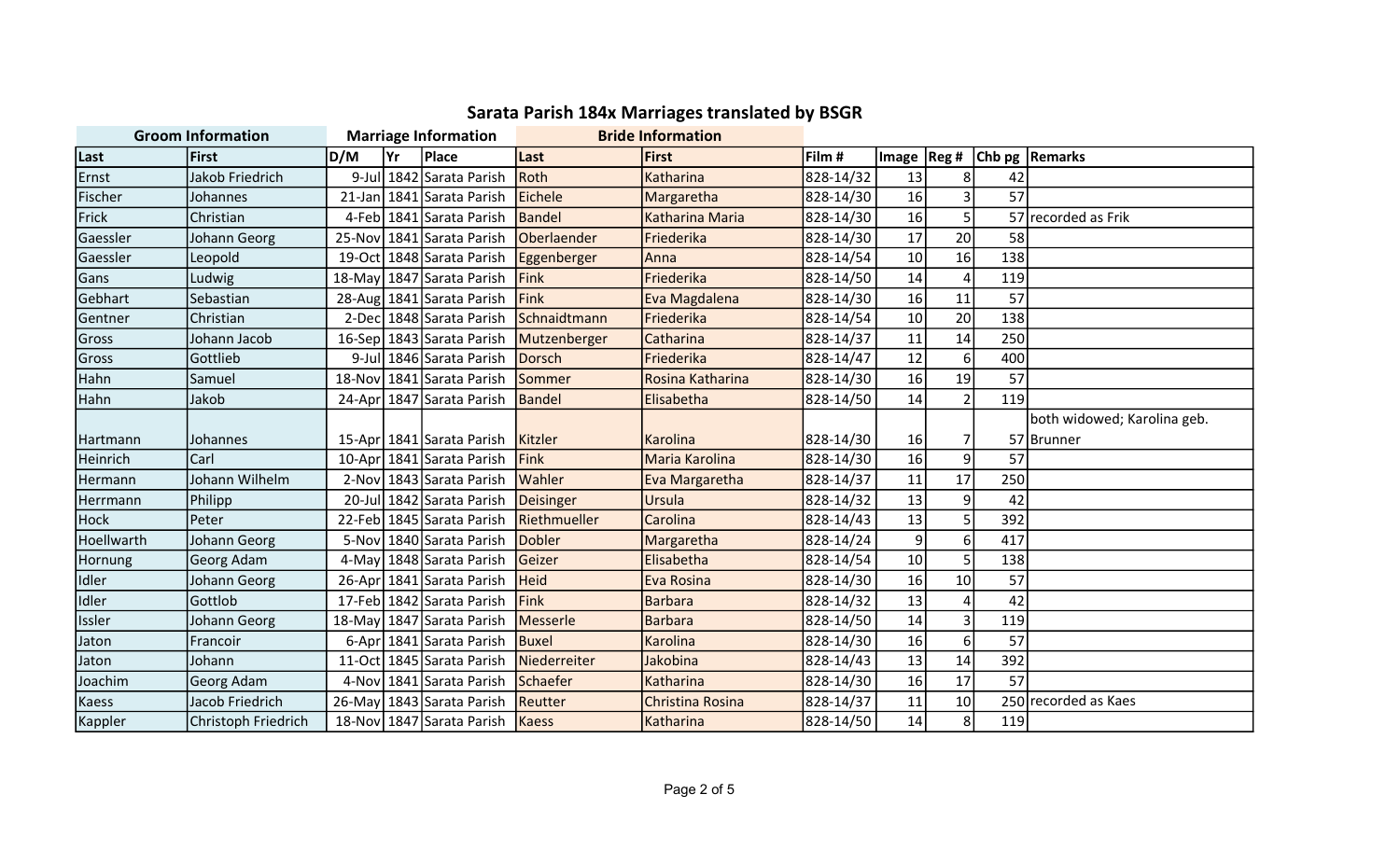| <b>Sarata Parish 184x Marriages translated by BSGR</b> |  |
|--------------------------------------------------------|--|
|--------------------------------------------------------|--|

| <b>Groom Information</b> |                   | <b>Marriage Information</b> |     |                                     | <b>Bride Information</b>                 |                           |           |              |                   |     |                                 |
|--------------------------|-------------------|-----------------------------|-----|-------------------------------------|------------------------------------------|---------------------------|-----------|--------------|-------------------|-----|---------------------------------|
| Last                     | <b>First</b>      | D/M                         | lYr | Place                               | Last                                     | <b>First</b>              | Film #    | Image  Reg # |                   |     | Chb pg   Remarks                |
| Keller                   | Kaspar            |                             |     | 23-Feb 1843 Sarata Parish           | Bantel                                   | Anna Barbara              | 828-14/37 | 11           | 8 <sup>1</sup>    | 250 |                                 |
| Keller                   | Georg             |                             |     | 19-Oct 1848 Sarata Parish           | Bachmann                                 | Maria                     | 828-14/54 | 10           | 17                | 138 |                                 |
| Kiemer                   | Louis             |                             |     | 22-Sep 1845 Sarata Parish           | <b>Alwins</b>                            | Catharina                 | 828-14/43 | 13           | 15                |     | 392 Catharina widow; geb. Maier |
| Kienzle                  | Ludwig            |                             |     | 10-Nov 1841 Sarata Parish           | Winkler                                  | Philippina                | 828-14/30 | 16           | 18                |     | 57 recorded as Kientzle         |
| Kienzle                  | Ludwig            | 24-Jan                      |     | 1846 Sarata Parish Woelz            |                                          | Friederika                | 828-14/47 | 12           | $\mathbf{1}$      |     | 400 groom widower               |
|                          |                   |                             |     |                                     |                                          |                           |           |              |                   |     | Maria Agnes is widow; maiden    |
| Kittler                  | Johann David      |                             |     | 10-Feb 1843 Sarata Parish Roth      |                                          | <b>Maria Agnes</b>        | 828-14/37 | 11           | 4                 |     | 250 name not given              |
| Knauer                   | Wilhelm Friedrich |                             |     | 29-Apr 1841 Sarata Parish           | Fischer                                  | Christina                 | 828-14/30 | 16           | $\lvert 8 \rvert$ | 57  |                                 |
| Knauer                   | Johann Abraham    |                             |     | 14-Sep 1843 Sarata Parish Bareither |                                          | Christina                 | 828-14/37 | 11           | 13                |     | 250 groom widower               |
| Koch                     | Jakob             |                             |     | 10-Oct 1846 Sarata Parish Hoeschele |                                          | Barbara                   | 828-14/47 | 12           | 8 <sup>1</sup>    | 400 |                                 |
| Krug                     | Joseph            |                             |     | 30-Jan 1845 Sarata Parish Schaefer  |                                          | Margaretha                | 828-14/43 | 13           | $\overline{4}$    | 392 |                                 |
| <b>Kurz</b>              | Johannes          |                             |     |                                     | 28-Sep 1843 Sarata Parish   Oppenlaender | Magdalena                 | 828-14/37 | 11           | 15                |     | 250 recorded as Oppelaender     |
| <b>Kurz</b>              | Johannes          |                             |     | 17-Feb 1848 Sarata Parish           | Gebhardt                                 | Luisa                     | 828-14/54 | 10           | $\overline{2}$    | 138 |                                 |
| Kurz                     | Ludwig August     |                             |     | 10-Jun 1848 Sarata Parish           | Niederreiter                             | Christina                 | 828-14/54 | 10           | 11                | 138 |                                 |
| Layer                    | Ludwig            | 2-Mar                       |     | 1842 Sarata Parish                  | Ernst                                    | Sabina Elisabetha         | 828-14/32 | 13           | $6 \mid$          | 42  |                                 |
| Lust                     | Gottlob           |                             |     | 28-Aug 1841 Sarata Parish           | Kaemmle                                  | Barbara                   | 828-14/30 | 16           | 12                | 57  |                                 |
| Lust                     | Jakob Christoph   |                             |     | 8-Sep 1845 Sarata Parish            | <b>Sommer</b>                            | Dorothea                  | 828-14/43 | 13           | 12                | 392 |                                 |
|                          |                   |                             |     |                                     |                                          |                           |           |              |                   |     | recorded as Layher; groom       |
| Lust                     | Gottlob           |                             |     | 26-Jun 1847 Sarata Parish   Layer   |                                          | Katharina                 | 828-14/50 | 14           | 5 <sup>1</sup>    |     | 119 widower                     |
| Lust                     | Gottlieb          |                             |     | 13-Nov 1847 Sarata Parish           | Baisch                                   | <b>Gottliebine Rosina</b> | 828-14/50 | 14           | $\overline{7}$    | 119 |                                 |
| Maier                    | Martin            |                             |     | 30-Jan 1847 Sarata Parish           | Bender                                   | <b>Marianna</b>           | 828-14/50 | 14           | $1\vert$          | 119 |                                 |
| Manske                   | Johann Ludwig     |                             |     | 27-Apr 1848 Sarata Parish           | Konzmann                                 | Elisabetha Margaretha     | 828-14/54 | 10           | $\vert$ 3         | 138 |                                 |
| Merkle                   | Jacob Friedrich   |                             |     | 14-Sep 1843 Sarata Parish           | Schnaidmann                              | Elisabetha Catharina      | 828-14/37 | 11           | 12                | 250 |                                 |
| Merz                     | Gottfried         |                             |     | 13-Jan 1848 Sarata Parish           | Bihlmaier                                | <b>Katharina</b>          | 828-14/54 | 10           | $\mathbf{1}$      | 138 |                                 |
| Merz                     | <b>Marcus</b>     |                             |     | 17-Aug 1848 Sarata Parish           | Scherzinger                              | <b>IElisabetha</b>        | 828-14/54 | 10           | 14                | 138 |                                 |
| Mock                     | Ehrhard           |                             |     | 16-Feb 1843 Sarata Parish           | Ernst                                    | Catharina Dorothea        | 828-14/37 | 11           | 6 <sup>1</sup>    |     | 250 recorded as Mok             |
| Oberlander               | Michael           |                             |     | 23-Nov 1843 Sarata Parish           | Kunzmann                                 | Friederika                | 828-14/37 | 11           | 18                |     | 250 groom widower               |
| Oppenlaender             | Georg Friedrich   |                             |     | 3-May 1845 Sarata Parish Binder     |                                          | Carolina                  | 828-14/43 | 13           | 8 <sup>1</sup>    | 392 |                                 |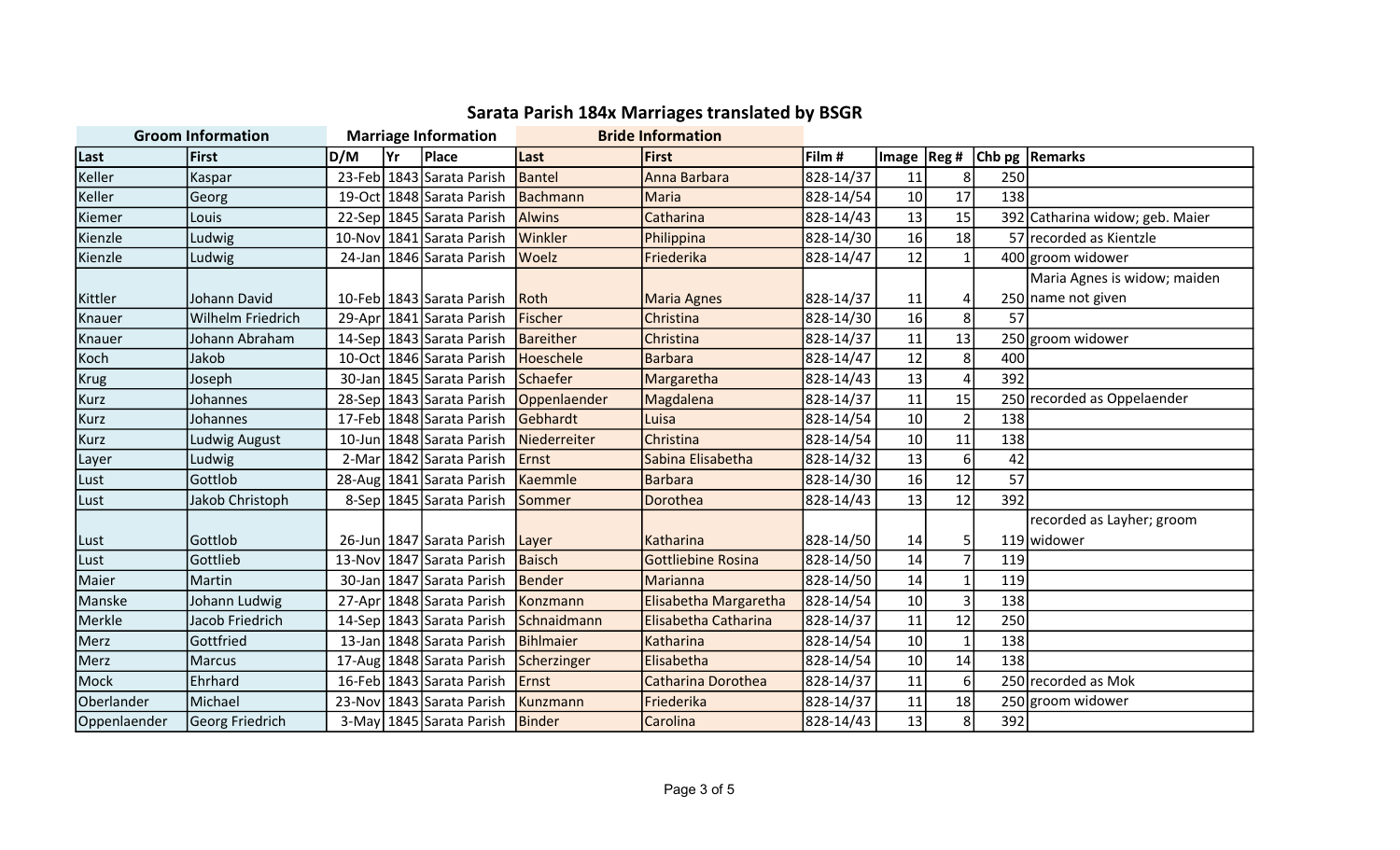| <b>Groom Information</b> |                           | <b>Marriage Information</b> |      |                                   | <b>Bride Information</b> |                        |           |                 |                |     |                               |
|--------------------------|---------------------------|-----------------------------|------|-----------------------------------|--------------------------|------------------------|-----------|-----------------|----------------|-----|-------------------------------|
| Last                     | First                     | D/M                         | lYr. | <b>Place</b>                      | Last                     | First                  | Film #    | Image  Reg #    |                |     | Chb pg   Remarks              |
| Rebmann                  | Johann Melchior           | Aug                         |      | 1845 Sarata Parish                | Wagner                   | Dorothea               | 828-14/43 | 13              | 11             | 392 |                               |
| Reiner                   | Christian                 |                             |      | 28-May 1846 Sarata Parish         | Gross                    | Christina              | 828-14/47 | 12              | 5              | 400 |                               |
| Reutter                  | Johann Jacob              |                             |      | 23-Feb 1843 Sarata Parish         | Frick                    | Christina Catharina    | 828-14/37 | 11              | $\overline{7}$ | 250 |                               |
| Roth                     | <b>Jakob Friedrich</b>    |                             |      | 21-Jul 1842 Sarata Parish         | Wenger                   | Elisabetha Magdalena   | 828-14/32 | 13              | 10             |     | 42 aka Winger                 |
| Ruck                     | Ludwig                    |                             |      | 25-May 1843 Sarata Parish         | Pfaeffle                 | Maria Barbara          | 828-14/37 | 11              | 9              |     | 250 recorded as Ruk & Pfeffle |
| Rueb                     | Johann Georg              |                             |      | 21-Nov 1846 Sarata Parish         | Wiedmann                 | Friederika             | 828-14/47 | 12              | 10             | 400 |                               |
| Schaefer                 | Gottlieb                  |                             |      | 18-Feb 1840 Sarata Parish         | Maier                    | Katharine              | 828-14/24 | 9               | $\overline{2}$ | 417 |                               |
| Schaefer                 | Michael                   |                             |      | 8-Jun 1843 Sarata Parish          | Klopfer                  | Elisabetha Magdalena   | 828-14/37 | 11              | 11             | 250 |                               |
| Schaufelberger           | Johann Michael            |                             |      | 13-Feb 1840 Sarata Parish         | Waldenmaier              | <b>Barbara</b>         | 828-14/24 | 9               | $\mathbf{1}$   | 417 |                               |
| Schnaidtmann             | Georg Adam                |                             |      | 1-Jun 1848 Sarata Parish          | Spengler                 | Rosina Friederika      | 828-14/54 | 10              | 9              | 138 |                               |
| Schock                   | Gottfried                 |                             |      | 13-May 1848 Sarata Parish         | Fink                     | Katharina              | 828-14/54 | 10              | $\overline{7}$ | 138 |                               |
| Schorr                   | <b>Eberhard Friedrich</b> |                             |      | 18-Nov 1848 Sarata Parish         | Reiner                   | Katharina Maria        | 828-14/54 | 10              | 19             | 138 |                               |
| Schritter                | Friedrich                 |                             |      | 20-Jan 1843 Sarata Parish         | Bareither                | Maria Magdalena        | 828-14/37 | 11              | $\overline{2}$ |     | 250 aka Tschritter ?          |
| Schuh                    | Jakob Friedrich           |                             |      | 26-Nov 1840 Sarata Parish         | Geistdoerfer             | Karoline               | 828-14/24 | 9               | 9              | 417 |                               |
| Schuhmaier               | Joseph                    |                             |      | 12-Feb 1842 Sarata Parish         | Math                     | Cresentia              | 828-14/32 | 13              | $\overline{2}$ | 42  |                               |
| Schwaderer               | Ludwig Jakob              |                             |      | 17-Feb 1842 Sarata Parish         | <b>Kern</b>              | Johanna Maria          | 828-14/32 | 13              | $\overline{3}$ | 42  |                               |
| Schweigert               | Jakob                     |                             |      | 10-Jul 1847 Sarata Parish         | Schaefer                 | Katharina Elisabetha   | 828-14/50 | 14              | 6              |     | 119 groom widower             |
| Semmler                  | David                     |                             |      | 23-Apr 1846 Sarata Parish         | Fritz                    | Margaretha             | 828-14/47 | 12              | $\overline{2}$ |     | 400 groom widower             |
| Spingler                 | <b>Jakob Friedrich</b>    |                             |      | 30-Jan 1845 Sarata Parish         | <b>Krug</b>              | Margaretha             | 828-14/43 | 13              | $\overline{3}$ | 392 |                               |
| Steudle                  | Gottlieb Friedrich        |                             |      | 24-Nov 1842 Sarata Parish         | Bechtle                  | Karolina Katharina     | 828-14/32 | 13              | 13             | 42  |                               |
| Stoeckle                 | Abraham                   |                             |      | 24-Apr 1846 Sarata Parish         | Layer                    | Helena                 | 828-14/47 | 12              | $\overline{3}$ | 400 |                               |
| Strecker                 | Daniel                    |                             |      | 8-Jan 1841 Sarata Parish          | <b>Bechtle</b>           | Elisabetha Dorothea    | 828-14/30 | 16              | $\mathbf{1}$   | 57  |                               |
| Strehle                  | Jacob                     |                             |      | 28-Sep 1843 Sarata Parish         | Bareither                | Christiana             | 828-14/37 | 11              | 16             |     | 250 groom widower             |
| Veygel                   | Christian                 |                             |      | 11-Oct 1845 Sarata Parish         | Veygel                   | Catharina              | 828-14/43 | 13              | 13             | 392 | Catharina widow; geb. Ilg     |
| Wagner                   | Christoph                 |                             |      | 23-Sep 1841 Sarata Parish         | Reuter                   | Anna Maria             | 828-14/30 | 16              | 13             | 57  |                               |
| Wagner                   | Johann Jakob              |                             |      | 30-Sep 1841 Sarata Parish         | Schaufelberger           | Louisa                 | 828-14/30 | 16              | 14             | 57  |                               |
| Wagner                   | Christoph                 |                             |      | 24-Feb 1842 Sarata Parish         | Seyfried                 | <b>Marie Katharine</b> | 828-14/32 | 13              | 5              | 42  |                               |
| Wahler                   | Christian                 |                             |      | 29-Apr 1848 Sarata Parish Gentner |                          | <b>Katharina</b>       | 828-14/54 | 10 <sup>1</sup> | $\overline{4}$ | 138 |                               |

## Sarata Parish 184x Marriages translated by BSGR